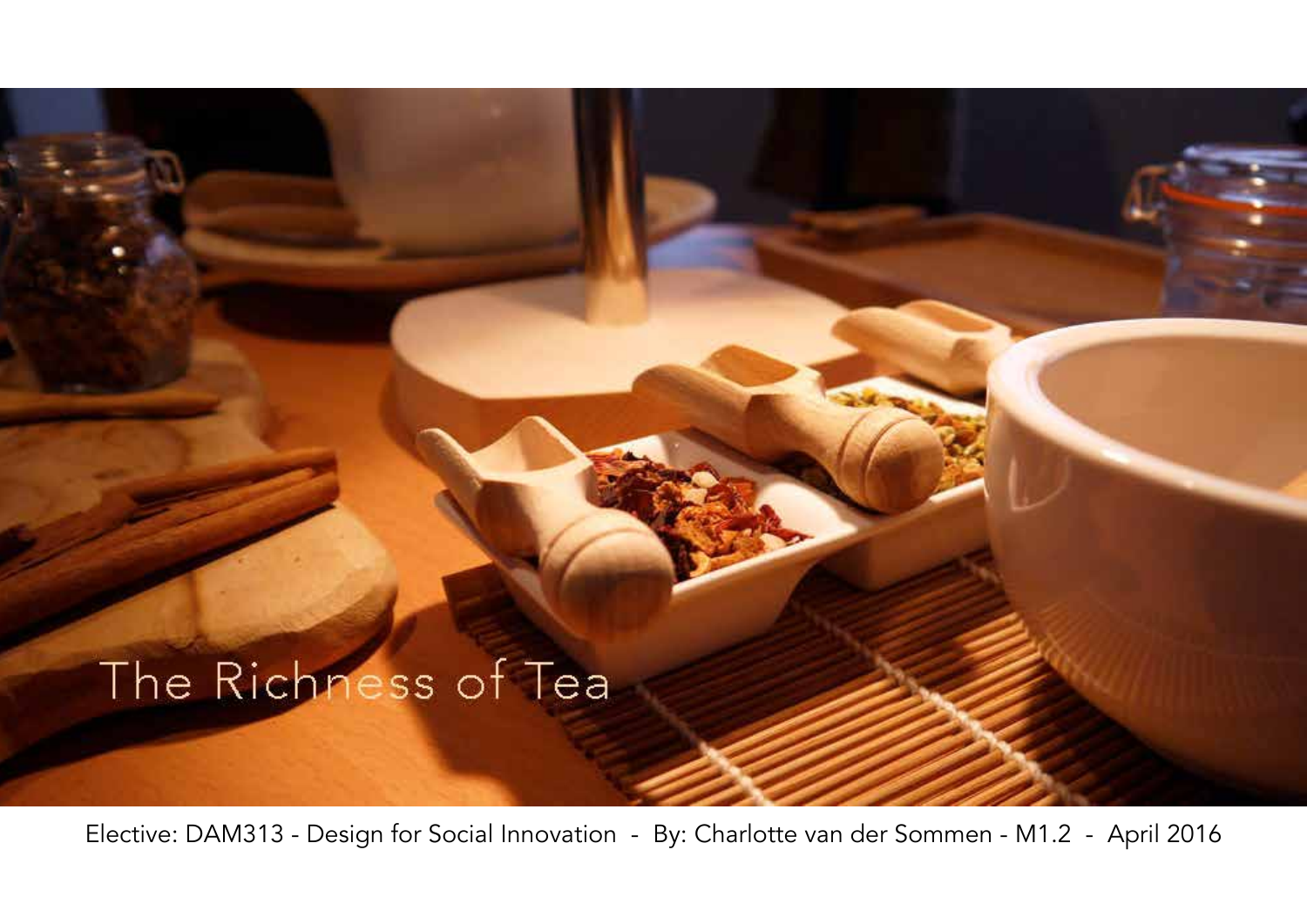

### Table of Content

- Activity overview
- Description of the concept
- • Visualisation of the final prototype
- The prototype vs. the concept
- A reflection on the design
- The final reflection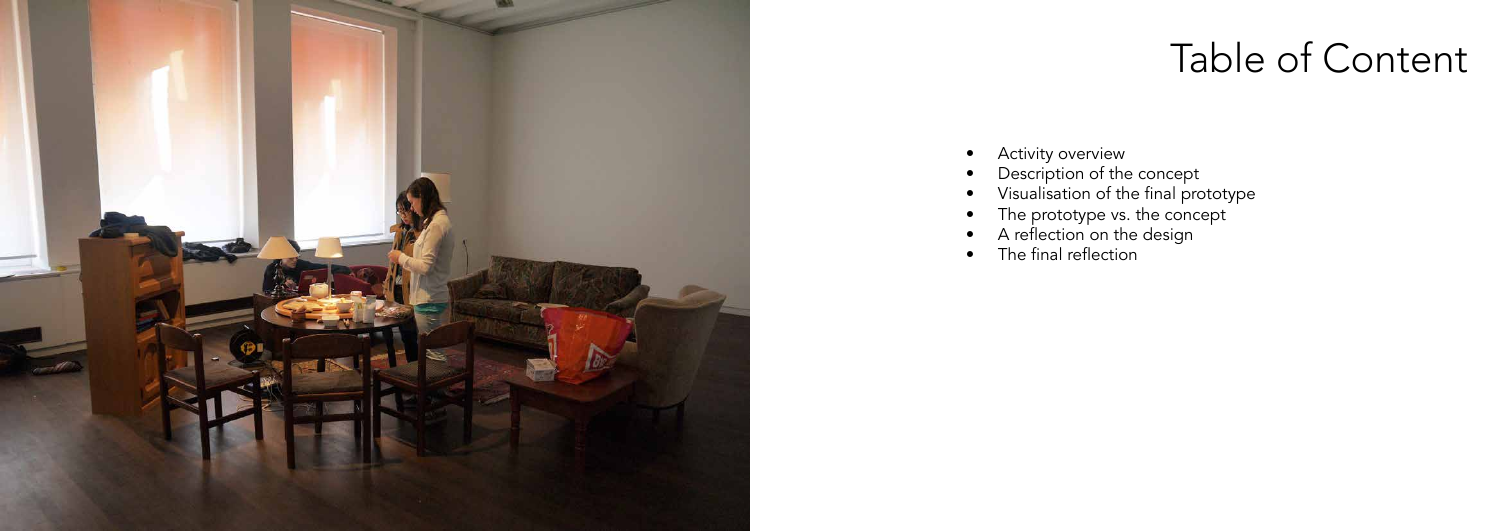

created imaginary instruments or objects out of all kind of everyday utensils. We tested the functionality of the object by giving it to another group and testing if they understood how it worked. This activity was meant to give us an understanding of what it can be to have dementia and not understood simply everyday life utensils.

#### Week 2

In the time between the first lesson and the second lesson, I worked in a group with two other students. We came up with the idea to design everyday objects that at first seem to be very normal but once you start to use them they will confuse you and don't work the way you think they would work. The overall idea was to make ordinary people understand what it is to have dementia. During the second lesson this didn't seem to be a good direction since the idea focus very much on the negative side of dementia instead of on making dementia a positive thing.



# Week 1 Nuring the first week of the elective, in groups we **Activity overview**

#### Week 3

During the third week we had a full schedule. During the day we had many workshops from different experts on ways to empathize with people in different ways and on creating physical loops. We build a loop with scratch materials, we acted out loops and we did various exercises where we had to use our bodies to empathize and understand each other and the group dimensions between each other.

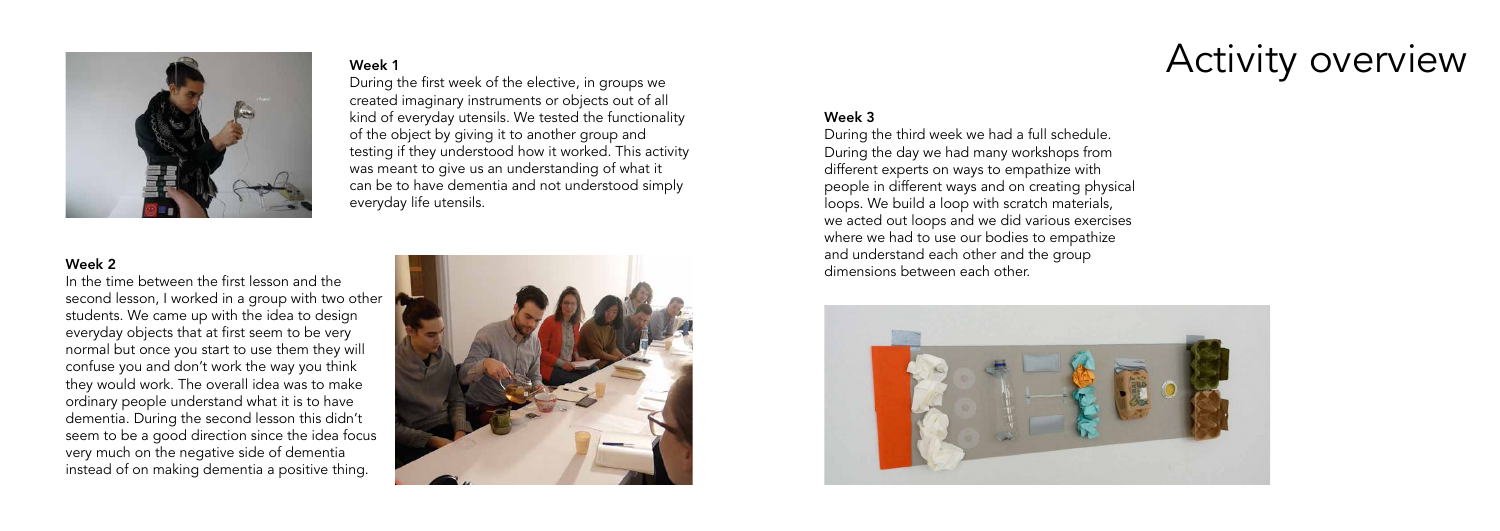#### Week 5

During week five again new groups where made this time based on personal interest. At the start of the day the whole group reflected on what was done until then and conclusions that could be drawn by all the input we had gathered until then. Four different directions where chosen: Rituals, Food/ Eating, Warmth around the house and the difference between day and night. I decided to join the ritual group and we started focusing on the tea ritual. We started with designing the concept and made some scratch models. During this week there was decided to make a documentary of the whole exhibition together.

### Week 6

During week six my group made the technical part of the concept refined the concept, decided on a space to exhibit and got contact with a second hand store to arrange all the furniture.

#### Week 4

During the lecture of week four we started to focus on loops. A loop is an action that triggers certain feelings that results in an action that again result in certain feelings and in this way creates a loop. We made new groups and tried to come up with different loops. Eventually the homework was to individually make a graphic representation of a loop.

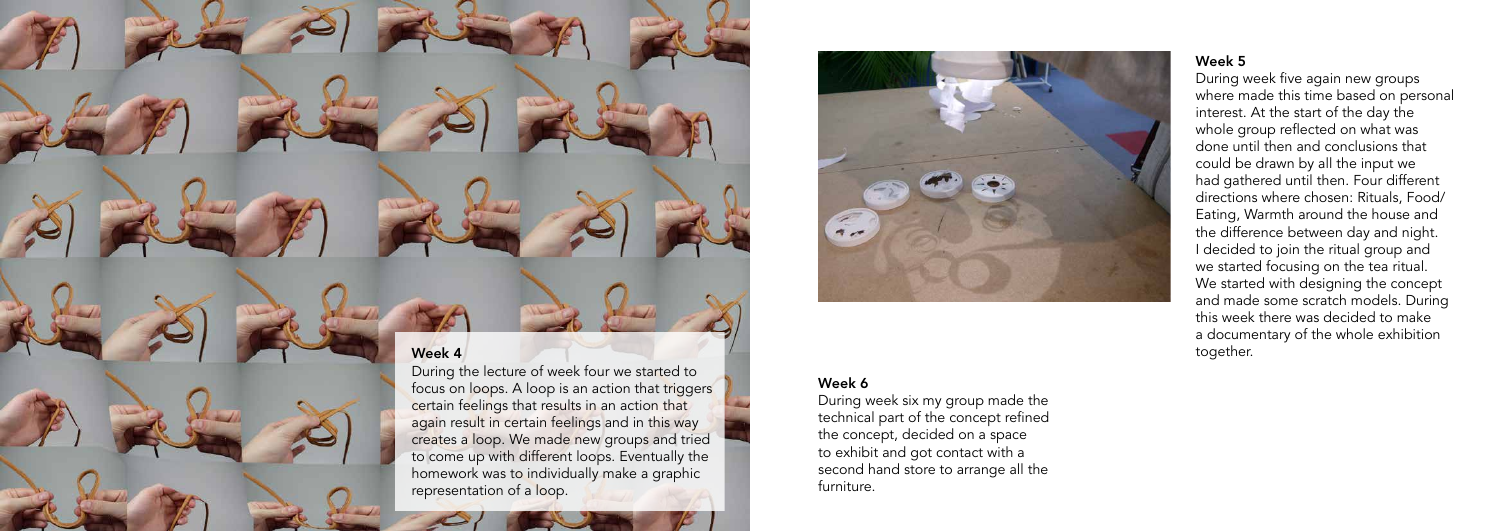#### Week 7

In week seven the tasks where divided, two people where responsible for what was on the table (the tea ritual itself), one person was responsible for the code and two people where responsible for the whole set-up. I did the set up and arranged all the furniture together with someone else. During week seven we put the whole exhibition together.

#### Week 8

In week eight we had the final exhibition. During this exhibition 50 people with very different backgrounds visited the exhibition. I guided people through the exhibition and so now and then told people about the design of my group.





### Description of the concept

#### The Richness of Tea

The Richness of tea is a tea ritual system that invites people to experience a tea ritual while making use of the different senses. The experience around the tea ritual emphasizes on creating a nature inspired environment and the focus is more on the experience of preparing the tea rather than drinking the tea. The system is inspired by the way people with dementia rediscover their environment, and focuses on creating a positive experience loop for people who suffer from dementia as well as for their care givers.

"This discription is made by the team."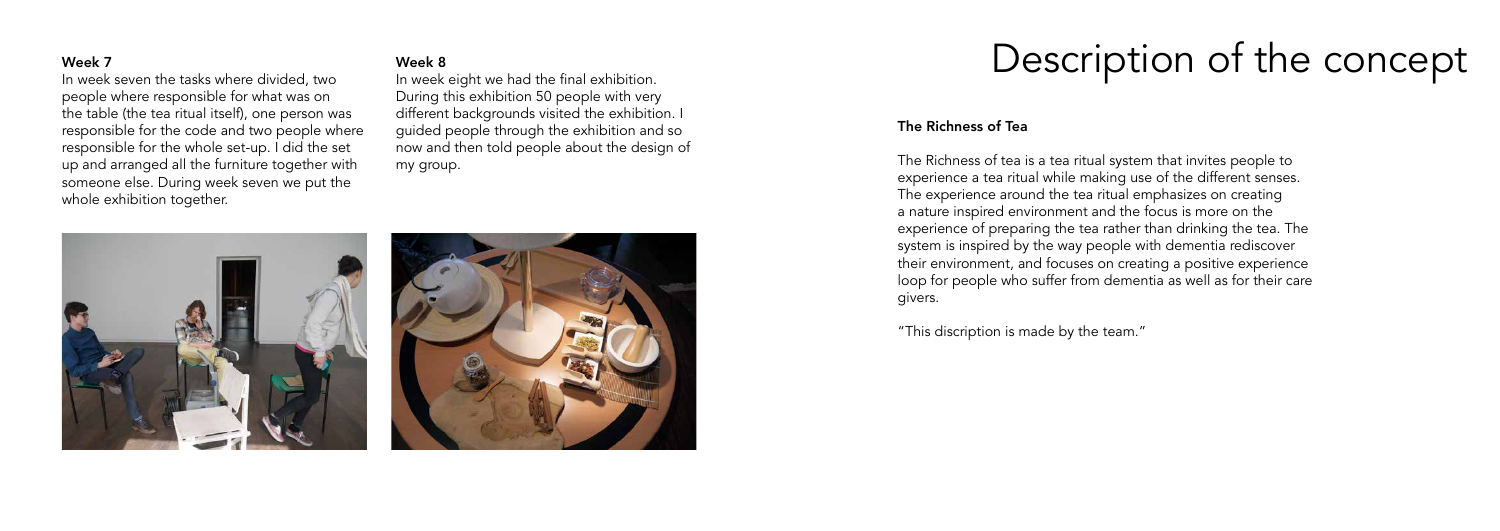# Visualisation of the final prototype

#### Final prototype

The final prototype was a ritual with four steps that were laid out on a rotatable surface. In the middle of the surface a lamp was placed to guide the experience. At each step the participants could prepare their tea by using the provided ingredients and tools, which were taken from Chinese and Dutch tea rituals. When the caregiver felt it was the time to move on, he or she could control the light by pressing a button on the bottom of the table. In this way the rhythm of the ritual would depend on how well the caregiver would be able to read the situation. The patient and the caregivers weren't restricted to interact with only one step, even more so, they were invited to explore the different steps freely. The surface was placed on a table at which three participants could sit. And the chairs were placed together to make patients and caregivers play with the elements together. The room was decorated with old furniture and items like family pictures and books.

"This discription is made by the team."

### RICHNESS OF TEA

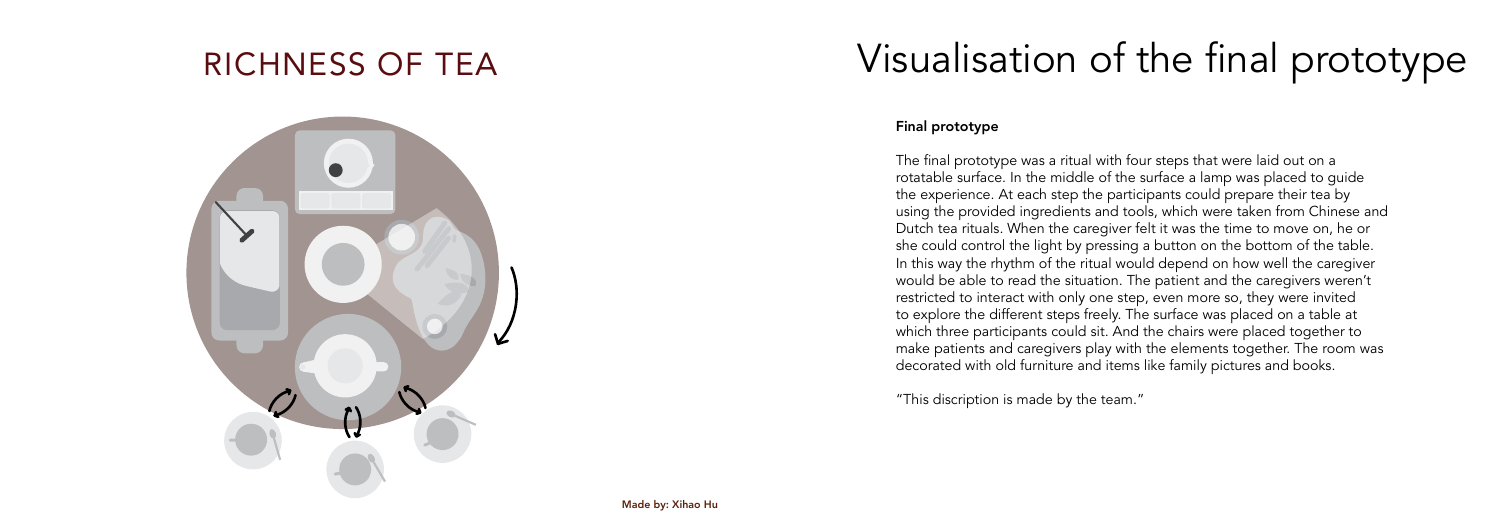### The prototype vs. the concept

Overall the team thinks the final prototype did live up to the concept, nevertheless some elements were (intentionally) left out:

- Guiding light on the ceiling: we thought of a moving light beam that would guide the person suffering with dementia to the table. Due to impracticalities with the ceiling structure we decided to leave this out.
- Sound feedback on interaction with the ritual: we thought of giving the person suffering from dementia extra feedback by using sound. We weren't able to implement this in the given time, therefore we decided to leave this out.
- Nature inspired environment: Initially we wanted to create a nature inspired environment. Later on we changed the environment to an elderly home, because the familiarity of a living room setting would create a safe environment and because the furniture would make the big exhibition room a lot smaller. Additionally the living room theme created a cozy setting.

Overall the exhibition setting made the visitors more open to the new ideas and perspectives that were presented, rather than criticising them for their impracticalities.

"This discription is made by the team."

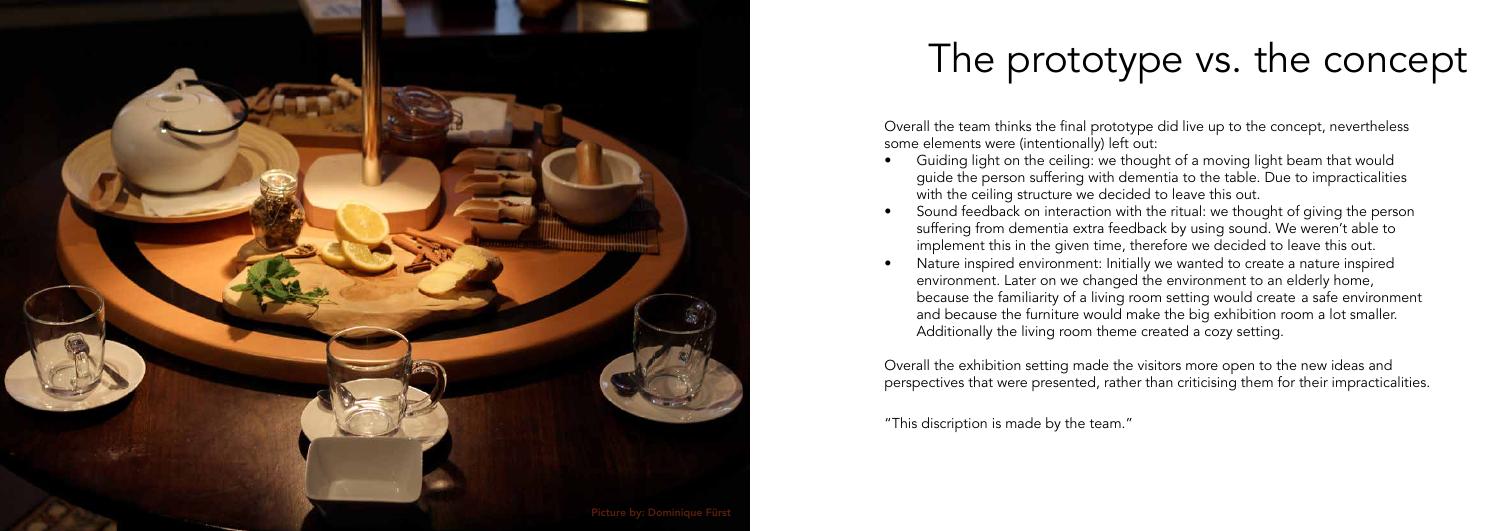### A reflection on the design

We received many positive reactions on the exhibition setting, many people saw the design as a nice way for people who suffer from dementia to kill some time. The main point of improvement that was received was that the ritual was too luxurious and this made it too overwhelming. There were too many elements in each step which made it difficult to understand what should be done. According to the visitors the ritual would be interesting for people suffering from dementia in an early phase; however by reducing the complexity of the ritual we might be able to make it interesting for people in a later phase.

The caretaker had a major role in the ritual as he or she had to guide the patient through each step. Sometimes this role was followed up very well, however often this wouldn't be the case. This shows that when this concept would be implemented in a care home, the caretaker should be taught how to perform the ritual. Another option would be to use objects chosen by the caretaker, in combination with the concept of guiding attention through the use of light and a rotating platform. This would allow the caretaker to create their own rituals based on the knowledge he or she has of the person suffering from dementia.

"This reflection is made by the team."

Picture by: Dominique Fürst